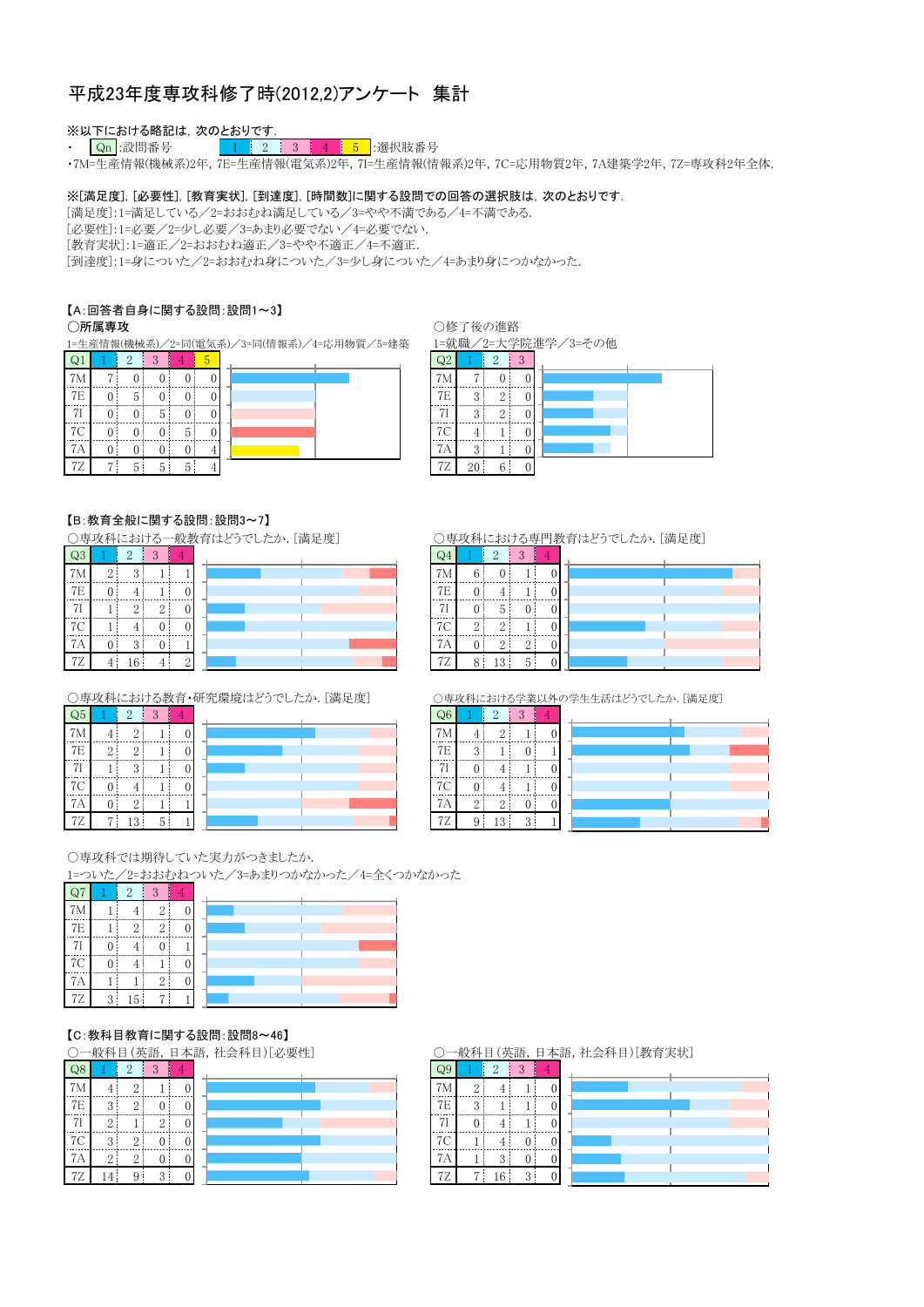# ○一般科目(英語,日本語,社会科目)[到達度]

|            |          |                                                   | $\cdots$ |          |
|------------|----------|---------------------------------------------------|----------|----------|
|            |          |                                                   |          |          |
| 7E         | $\Omega$ | $\Omega$                                          |          |          |
| --------   |          | 2                                                 |          |          |
| ,          |          |                                                   | 2        |          |
| $\sqrt{ }$ | ິ        | $\Omega$<br>↩                                     |          |          |
| L          | 6        | $\mathbf{\Omega}$<br>$\left  \cdot \right\rangle$ | h        | $\Omega$ |

○専門基礎科目(数学,物理,化学,環境科学)[必要性]

| $\mathsf{Q}$   |          |        | 2 |   |
|----------------|----------|--------|---|---|
| 7M             | 3        | 3      |   |   |
| 7E             |          |        |   |   |
|                |          | 5      |   |   |
| <sup>7</sup> C | $\Omega$ | 3      |   | 0 |
| 7A             | 2:       | ŋ<br>∠ |   |   |
| 7Ζ             |          | 4      |   | U |

○専門基礎科目(数学,物理,化学,環境科学)[到達度]

| Q13            |                   | $\overline{2}$ | 3 |   |  |
|----------------|-------------------|----------------|---|---|--|
| 7M             |                   | 5              |   | 0 |  |
| 7E             | $\mathcal{D}_{1}$ | 3              |   | 0 |  |
| 7 <sup>1</sup> | 0                 | 5              | ſ | 0 |  |
| 7C             |                   |                | 0 | 0 |  |
| 7A             |                   | 3              | U | 0 |  |
| 7Z             | 5 <sup>1</sup>    | 20             |   | ſ |  |

|                | 特別研究[必要性] |                |          |   |  |  |  |  |  |
|----------------|-----------|----------------|----------|---|--|--|--|--|--|
| Q14            |           | $\overline{2}$ | 3        |   |  |  |  |  |  |
| 7M             |           | $\Omega$       | $\Omega$ | 0 |  |  |  |  |  |
| 7 <sub>E</sub> |           |                | 0        | 0 |  |  |  |  |  |
| 71             | 5         | $\Omega$       | 0        | O |  |  |  |  |  |
| 7C             | 5         | 0              | 1        | 0 |  |  |  |  |  |
| 7A             | 3         |                | 0        | 0 |  |  |  |  |  |
| 77             | 24        |                |          |   |  |  |  |  |  |

| ○特別研究[到達度]       |   |   |   |  |  |  |  |  |
|------------------|---|---|---|--|--|--|--|--|
| $\overline{Q}16$ |   | 2 | 3 |  |  |  |  |  |
| 7M               |   | 3 |   |  |  |  |  |  |
| 7E               | 3 |   |   |  |  |  |  |  |
| 7I               | 3 | 2 |   |  |  |  |  |  |
| 7C               | 2 | 3 |   |  |  |  |  |  |
| 7A               | 2 | 2 |   |  |  |  |  |  |
| 72               |   |   |   |  |  |  |  |  |

#### ○技術英語[必要性]

| Q17 |           | $\overline{2}$ | 3        |   |  |
|-----|-----------|----------------|----------|---|--|
| 7M  | 5         | $\overline{2}$ | $\theta$ | 0 |  |
| 7E  | 3         |                |          | 0 |  |
| 7I  | 0         | 4              |          | 0 |  |
| 7C  | 3         | $\overline{2}$ | 0        | 0 |  |
| 7A  | 3         | 0              | $\theta$ |   |  |
| 77  | $\Lambda$ | Q              | 9        |   |  |

#### ○技術英語[到達度]

| Q19            |                | $\overline{2}$ | 3        |                |  |
|----------------|----------------|----------------|----------|----------------|--|
| 7 <sub>M</sub> | $\overline{2}$ |                |          |                |  |
| 7E             |                | 3              |          |                |  |
| 7 <sub>l</sub> | 0              | 3              |          |                |  |
| 7C             | $\Omega$       | 4              |          |                |  |
| 7A             | $\theta$       | 3              | $\Omega$ |                |  |
| 7Z             | 3              | 17             |          | $\overline{2}$ |  |

# ○技術英語[教育実状]  $\begin{array}{|c|c|c|c|c|}\n\hline\n2 & 3 & 4\n\end{array}$  $\overline{Q18}$  $7\mathrm{M}$  $\begin{tabular}{c} \hline 7E \\ \hline 7I \\ \hline 7C \\ \hline 7A \\ \hline 7Z \\ \hline \end{tabular}$

|  | u |  |  |  |  |  |
|--|---|--|--|--|--|--|

## $Q12$

| 7M            | $\Omega$       |                |               |  |  |
|---------------|----------------|----------------|---------------|--|--|
| <b>7E</b>     | $\overline{2}$ | $\Omega$       |               |  |  |
|               |                |                |               |  |  |
| 7C            | 1              |                |               |  |  |
| 7A            |                |                |               |  |  |
| $7\mathrm{Z}$ | $\overline{ }$ | $\overline{ }$ | $\Omega$<br>↵ |  |  |

| ○特別研究[教育実状] |  |
|-------------|--|
|             |  |

| Q15             |               | .,                      | ٠, |   |  |
|-----------------|---------------|-------------------------|----|---|--|
|                 |               | $\Omega$                | 0  |   |  |
| $\overline{7E}$ | $\mathcal{P}$ |                         |    |   |  |
| 7I              | Ω             | $\mathbf{\Omega}$<br>л. |    |   |  |
| --<br>7C        | 3             | $\Omega$                |    |   |  |
| 7Α              | $\Omega$<br>∠ | $\Omega$                | 0  |   |  |
| 7Z              | $\cdot$ 4     |                         |    | U |  |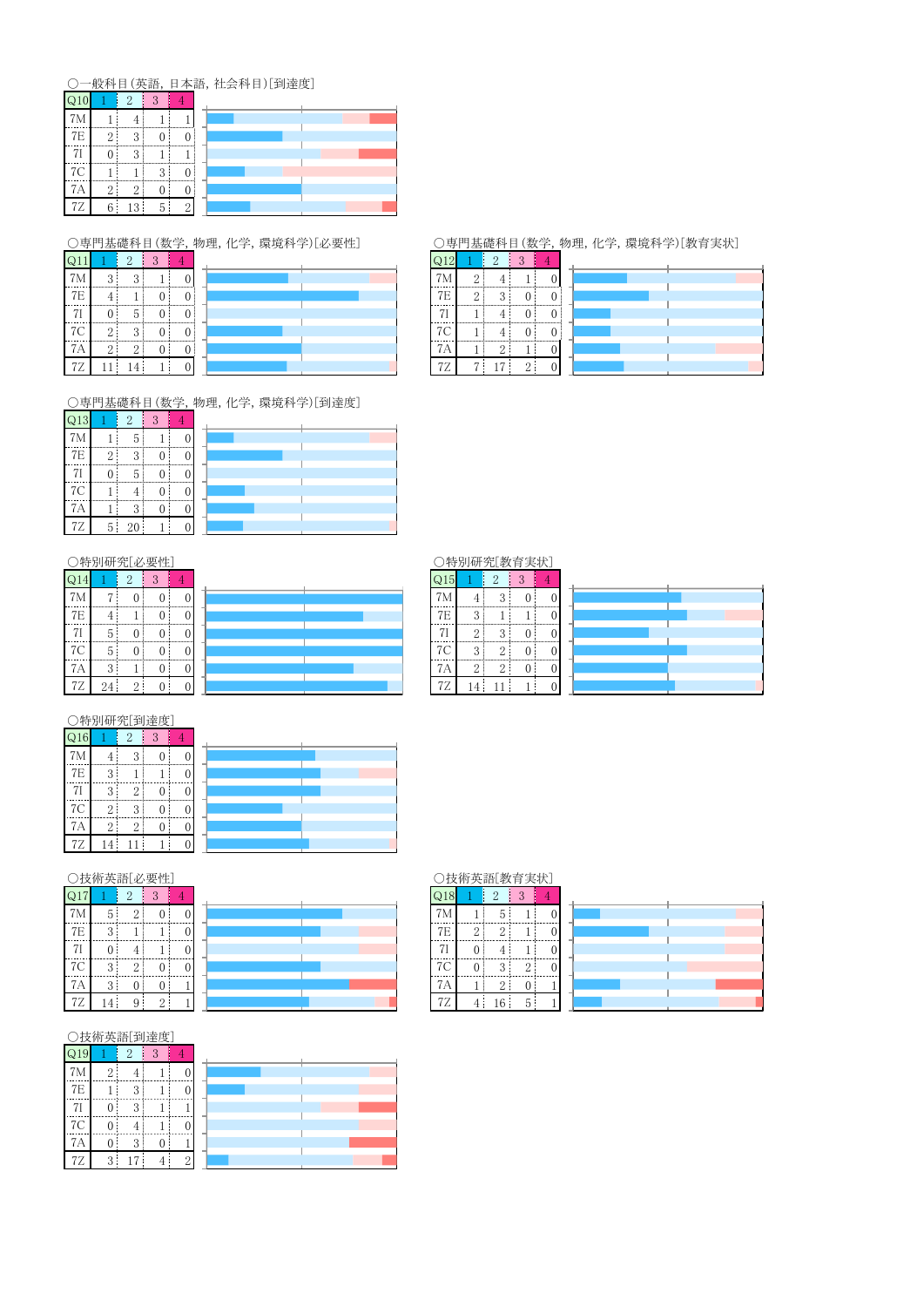# ○創造設計合同演習[必要性]

| Q20            |    | റ            | $\Omega$ |   |  |
|----------------|----|--------------|----------|---|--|
| 7 <sub>h</sub> | ۰. |              |          |   |  |
| 7E             |    | 2<br>$\cdot$ |          |   |  |
|                |    |              |          | c |  |
| $\overline{ }$ |    | $\Omega$     |          |   |  |
| (A             | Ω  |              |          |   |  |
| <b>7Z</b>      | ,  | о            | Ð        | ĥ |  |

#### ○創造設計合同演習[教育実状]

| $Q2_1$    |                | $\overline{2}$ | 3        |            |  |
|-----------|----------------|----------------|----------|------------|--|
| 7M        | $\overline{2}$ |                |          |            |  |
| <b>7E</b> | $\Omega$       | $\Omega$       |          |            |  |
|           |                | 3              |          |            |  |
| <b>7C</b> |                | $\Omega$       | $\Omega$ |            |  |
| 7Α        | 3              |                |          |            |  |
|           | -              |                | h,       | $\epsilon$ |  |

○創造設計合同演習[到達度]

| Q22            |                | $\Omega$       | 3 |  |
|----------------|----------------|----------------|---|--|
| 7 <sub>M</sub> | 2:             | $\overline{2}$ | 3 |  |
| 7E             | $\overline{2}$ | $\overline{2}$ |   |  |
|                |                | $\overline{2}$ | 2 |  |
| 7C             | $^{(1)}$       |                | റ |  |
| 7А             |                |                |   |  |
| 7Ζ             | 5              | 8              | u |  |

#### ○合同特別実験[必要性]

| $\overline{Q}23$ |                | $\overline{2}$ | 3              |   |  |
|------------------|----------------|----------------|----------------|---|--|
| 7M               | 7              | 0              | C              | 0 |  |
| 7E               |                | 3              |                | 0 |  |
| 7I               |                | $\overline{2}$ | $\overline{2}$ | O |  |
| 7C               | $\overline{2}$ | 3              | 0              | 0 |  |
| 7A               | $\overline{2}$ |                |                | 0 |  |
| 72               | 13             | q              |                |   |  |

|             | . ) 合同特別実験  教育実状 |  |  |
|-------------|------------------|--|--|
| $\Omega$ 24 |                  |  |  |

| 624 |          |               | $\cdot$ ) |  |
|-----|----------|---------------|-----------|--|
| 7Μ  |          | Ω             |           |  |
| 7E  |          |               |           |  |
| 71  |          | $\Omega$      |           |  |
| 7C  | $\Omega$ | $\Omega$<br>٠ |           |  |
| 7A  | $\Omega$ |               |           |  |
| 72  |          |               |           |  |

| С.  | 合同特別実験[到達度] |                |                |  |
|-----|-------------|----------------|----------------|--|
| Q25 |             | 2              | 3              |  |
| 7M  | 2           | 4              | O              |  |
| 7E  |             | 3              |                |  |
| 7I  |             |                | 3              |  |
| 7C  |             |                |                |  |
| 7A  |             | $\overline{2}$ | $\overline{2}$ |  |
| 77  | 5           |                | ĥ              |  |

| -- |  |  |
|----|--|--|
|    |  |  |
|    |  |  |
|    |  |  |
|    |  |  |

|     | 特別実験「必要」<br>生 |                |          |          |  |  |  |
|-----|---------------|----------------|----------|----------|--|--|--|
| Q26 |               | $\overline{2}$ | 3        |          |  |  |  |
| 7M  | 5             |                |          | 0        |  |  |  |
| 7E  | 3             | $\overline{2}$ | $\Omega$ | $\Omega$ |  |  |  |
| 7I  | 3             | $\overline{2}$ | $\theta$ | 0        |  |  |  |
| 7C  | 3             | $\overline{2}$ | $\Omega$ | 0        |  |  |  |
| 7A  |               | 0              | 0        | 3        |  |  |  |
| 72  | 5             |                |          | 3        |  |  |  |

# ○特別実験[教育実状]

|                |          | 4        | ш        |                |  |
|----------------|----------|----------|----------|----------------|--|
| 7 <sub>M</sub> | ≘        |          |          |                |  |
| $7\mathrm{E}$  |          |          |          |                |  |
| 7I             | 2        | $\Omega$ |          |                |  |
| 7C             | $\Omega$ | $\Omega$ |          |                |  |
| 7А             |          |          |          | $\Omega$<br>л. |  |
| 7Ζ             | 8        | 0<br>ıυ  | $\Omega$ | $\Omega$       |  |

# 

| QZ8 |                | Ζ              | 3 |   |  |
|-----|----------------|----------------|---|---|--|
| 7M  | $\overline{2}$ |                |   | 0 |  |
| 7E  | $\overline{2}$ | 3              | 0 | 0 |  |
| 7I  | $\overline{2}$ | $\overline{2}$ |   | Ó |  |
| 7C  | $\overline{2}$ | 3              | 0 | 0 |  |
| 7A  | Ō              |                | 0 | 3 |  |
|     |                | $\mathcal{R}$  | 2 |   |  |

| . . |  |
|-----|--|
|     |  |
| ن.  |  |
|     |  |

#### ○特別演習[必要性]

| Q29 |                | $\overline{2}$ | 3 |   |  |
|-----|----------------|----------------|---|---|--|
| 7M  | 6              |                | 0 | 0 |  |
| 7E  |                | 2              |   |   |  |
| 7I  | $\overline{2}$ | $\overline{2}$ | U |   |  |
| 7C  | 3              | $\overline{2}$ | 0 | 0 |  |
| 7A  |                | 0              | 0 | 3 |  |
| 7Z  | 13             |                |   | 5 |  |

### ○特別演習[教育実状]

| Q30       |                | $\overline{2}$ | 3              | 4 |
|-----------|----------------|----------------|----------------|---|
| 7M        | 3              |                | $\overline{0}$ | 0 |
| 7E        |                | $\overline{2}$ |                |   |
| 71        |                | 3              | 0              |   |
| 7C        | $\mathbf{2}$   | 3              | $\overline{0}$ | 0 |
| 7A        | 0              |                | 0              | 3 |
| <b>7Z</b> | $\overline{ }$ | 13             |                | 5 |

## ○合同特別実験「数音宝出」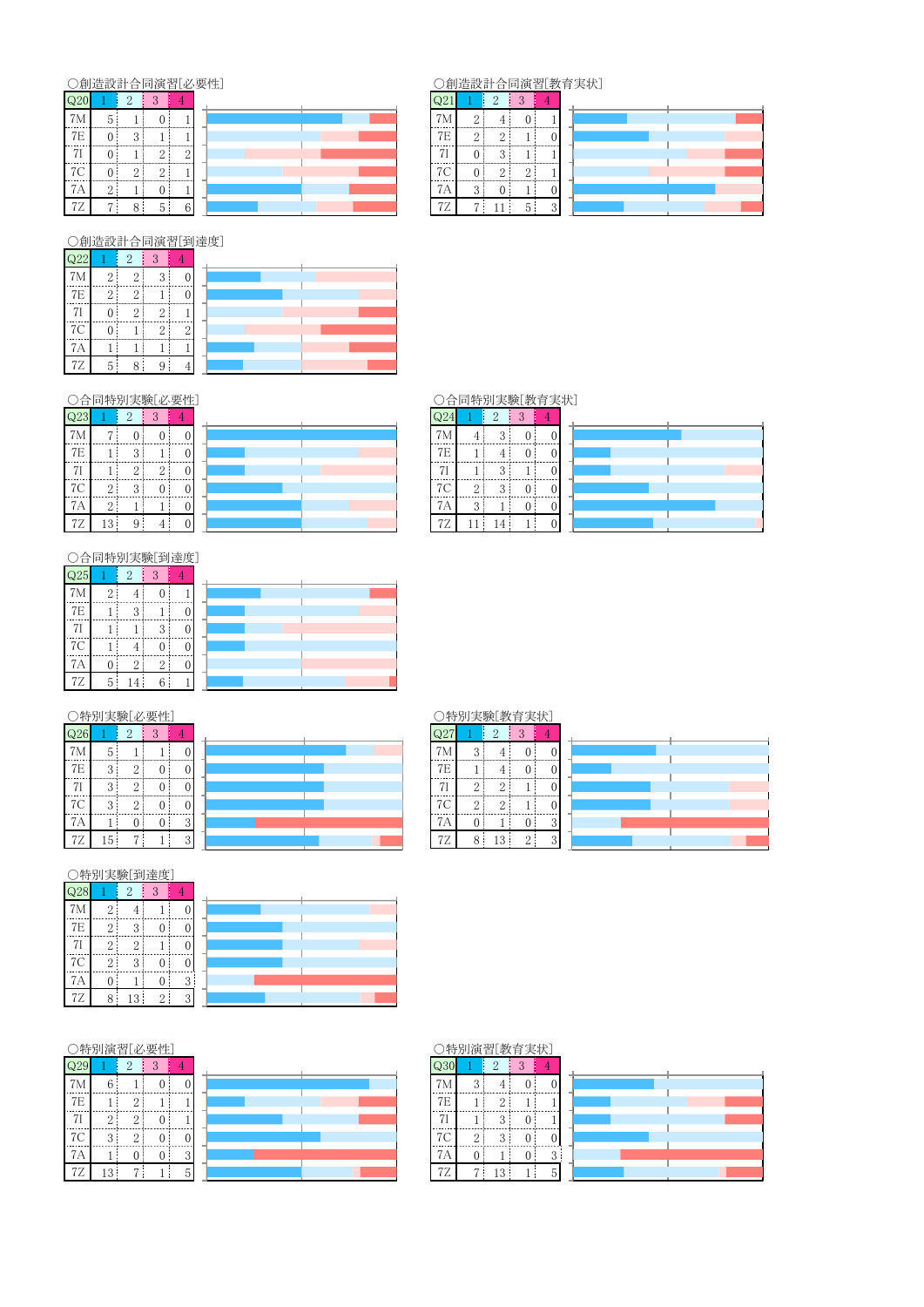#### ○特別演習[到達度]

| Q31            |                         | 2              | 3             |                |
|----------------|-------------------------|----------------|---------------|----------------|
| 7M             | 3                       |                | ſ             |                |
| 7E             |                         | $\overline{2}$ | $\theta$      | $\overline{2}$ |
| 7 <sub>l</sub> | $\overline{2}$          | $\overline{2}$ |               |                |
| 7C             | 2                       | 3              | $\mathcal{O}$ |                |
| 7A             |                         |                | $\mathbf{0}$  | 3              |
| 72             | $\mathsf{\overline{R}}$ | 12             |               |                |

| Q32 |          | $\Omega$ | 3              |              |  |  | OO. |   | Ω        | 2 |   |
|-----|----------|----------|----------------|--------------|--|--|-----|---|----------|---|---|
| 7M  | 6        |          |                |              |  |  | 7M  | 5 | 2        |   |   |
| 7E  |          |          |                |              |  |  | 7E  |   |          |   |   |
| 7I  | $\Omega$ | 3        | 0              |              |  |  | 7I  |   | $\Omega$ |   |   |
| 7C  | -<br>5   | 0        | 0              |              |  |  | 7C  |   |          |   |   |
| 7A  | റ        | 0        | $\theta$       | $\mathbf{2}$ |  |  | 7Α  |   |          | 0 | 2 |
| 7Ζ  | 19       | 5        | $\overline{0}$ | $\sqrt{2}$   |  |  | 7Ζ  | C |          |   | 2 |

#### !"#:%;&<=>\* !"#:%;&?@:A\*

| Q33       |    | $\overline{2}$         | 3 |  |  |  |  |
|-----------|----|------------------------|---|--|--|--|--|
| 7M        | 5  | 9                      |   |  |  |  |  |
| 7E        |    |                        |   |  |  |  |  |
| 71        |    | $\mathbf{\Omega}$<br>c |   |  |  |  |  |
| 7C        |    |                        |   |  |  |  |  |
| 7Α        |    |                        |   |  |  |  |  |
| <b>7Z</b> | '2 |                        |   |  |  |  |  |

#### ○特別実習 I [到達度]

| $\overline{Q}34$ |                | $\overline{2}$ | 3 |   |
|------------------|----------------|----------------|---|---|
| 7M               |                | 0              | 0 |   |
| 7E               |                |                | 0 |   |
| 7I               |                | 3              |   |   |
| 7C               | $\overline{2}$ | 3              | 0 |   |
| <b>7A</b>        |                |                | O | 2 |
| 7Z               | 15             | 8              |   | 2 |

| Λ. |  |  |
|----|--|--|

| ○特別実習Ⅱ[必要性]      |   |                |   |   |  |  |  |  |  |
|------------------|---|----------------|---|---|--|--|--|--|--|
| $\overline{Q}35$ |   | $\overline{2}$ | 3 |   |  |  |  |  |  |
| 7 <sub>M</sub>   | 3 | 0              | 0 |   |  |  |  |  |  |
| 7E               |   |                | 0 | 3 |  |  |  |  |  |
| 7I               |   |                |   | 3 |  |  |  |  |  |
| 7C               | 3 | $\overline{2}$ | 0 | 0 |  |  |  |  |  |
| 7A               | 3 | 0              | 0 |   |  |  |  |  |  |
| 77               |   |                |   |   |  |  |  |  |  |

| .              |               |          | . .<br>----- |          |  |  |                | .             | - -     | - - |                   |
|----------------|---------------|----------|--------------|----------|--|--|----------------|---------------|---------|-----|-------------------|
| $\mathrm{Q}35$ |               |          |              |          |  |  |                |               |         |     |                   |
| 7M             | $\Omega$      |          |              |          |  |  |                |               |         |     |                   |
| 7E             |               |          |              |          |  |  | 7E             |               |         |     | 3                 |
| 7 <sub>I</sub> |               |          |              | $\Omega$ |  |  | 7 <sub>l</sub> |               |         |     | $\mathbf{\Omega}$ |
| 7C             | $\Omega$<br>υ | $\Omega$ |              |          |  |  | 7С             |               | 'n<br>υ |     |                   |
| 7А             | ົ<br>υ        |          |              |          |  |  | 7Α             | $\Omega$<br>υ |         |     |                   |
| 7Ζ             | 10            |          |              |          |  |  | 7Ζ             | υ             |         |     |                   |

# ○特別実習 II [教育実状]

| Q36     |   | 2        | 3 |               |
|---------|---|----------|---|---------------|
| 7M      |   | $\Omega$ | D |               |
| 7E      |   |          | 0 | $\mathcal{R}$ |
| 71      | 0 |          |   | $\Omega$      |
| 7C      | 0 | 5        | J |               |
| 7Α<br>7 | 3 | U        |   |               |
| 7Ζ      | 5 | Q        |   |               |

|                  | ○特別実習Ⅱ[到達度]    |                |                |   |  |
|------------------|----------------|----------------|----------------|---|--|
| $\overline{Q}37$ |                | $\overline{2}$ | 3              |   |  |
| 7M               |                | 2              |                |   |  |
| 7E               | 0              |                |                | 3 |  |
| 7I               | $\mathbf{0}$   |                |                | 3 |  |
| 7C               | $\overline{2}$ | 3              | $\mathfrak{o}$ |   |  |
| 7A               | 3              | ſ              |                |   |  |
| 7Z               | 6              |                | $\overline{2}$ |   |  |

| Q38 |          | 2        | 3              |                |  |
|-----|----------|----------|----------------|----------------|--|
| 7M  |          |          | 0              | $5^{\circ}$    |  |
| 7E  |          |          | 0              | 3              |  |
| 7I  |          | 3        |                | ſ              |  |
| 7C  | $\Omega$ | 2        |                | $\overline{2}$ |  |
| 7A  | 3        | $\Omega$ | 0              |                |  |
| 7Z  | հ        |          | $\overline{2}$ |                |  |

| Q38 |   | $\Omega$ | $\Omega$      |          |  |  |                |   | $\Omega$ | $\Omega$ |   |
|-----|---|----------|---------------|----------|--|--|----------------|---|----------|----------|---|
| 7M  |   |          |               | 5        |  |  | 7 <sub>M</sub> | c |          |          |   |
| 7E  |   |          |               | 2<br>υ   |  |  | 7E             |   | $\Omega$ |          | 2 |
| 7I  |   | 2        |               |          |  |  | 7I             |   |          |          |   |
| 7C  | 0 | $\Omega$ |               | $\Omega$ |  |  | 7C             |   | 3        |          | 2 |
| 7A  | 3 | 0        | O.            |          |  |  | 7Α             |   | $\Omega$ |          |   |
| 7Ζ  | 6 | ⇁        | $\Omega$<br>∠ |          |  |  | 7Ζ             |   | 19       |          |   |

○地域協働演習 I · II, 地域協働特論[到達度]

| Q40       |          | $\overline{2}$ | 3       |        |
|-----------|----------|----------------|---------|--------|
| 7M        |          | $\Omega$       |         |        |
| 7E        |          |                |         | 9<br>J |
| 7I        |          | $\Omega$<br>٠. |         |        |
| 7C        |          |                |         | 3      |
| 7A        |          | $\Omega$       |         |        |
| <b>7Z</b> | $\Omega$ | 9              | 2<br>×. |        |

#### ○地域協働演習Ⅰ·Ⅱ, 地域協働特論[必要性] ○地域協働演習Ⅰ·Ⅱ, 地域協働特論[教育実状]

| Q39 |          |    |  |
|-----|----------|----|--|
|     | $\Omega$ |    |  |
| 7Ε  |          |    |  |
|     |          |    |  |
| -7C |          | ٠. |  |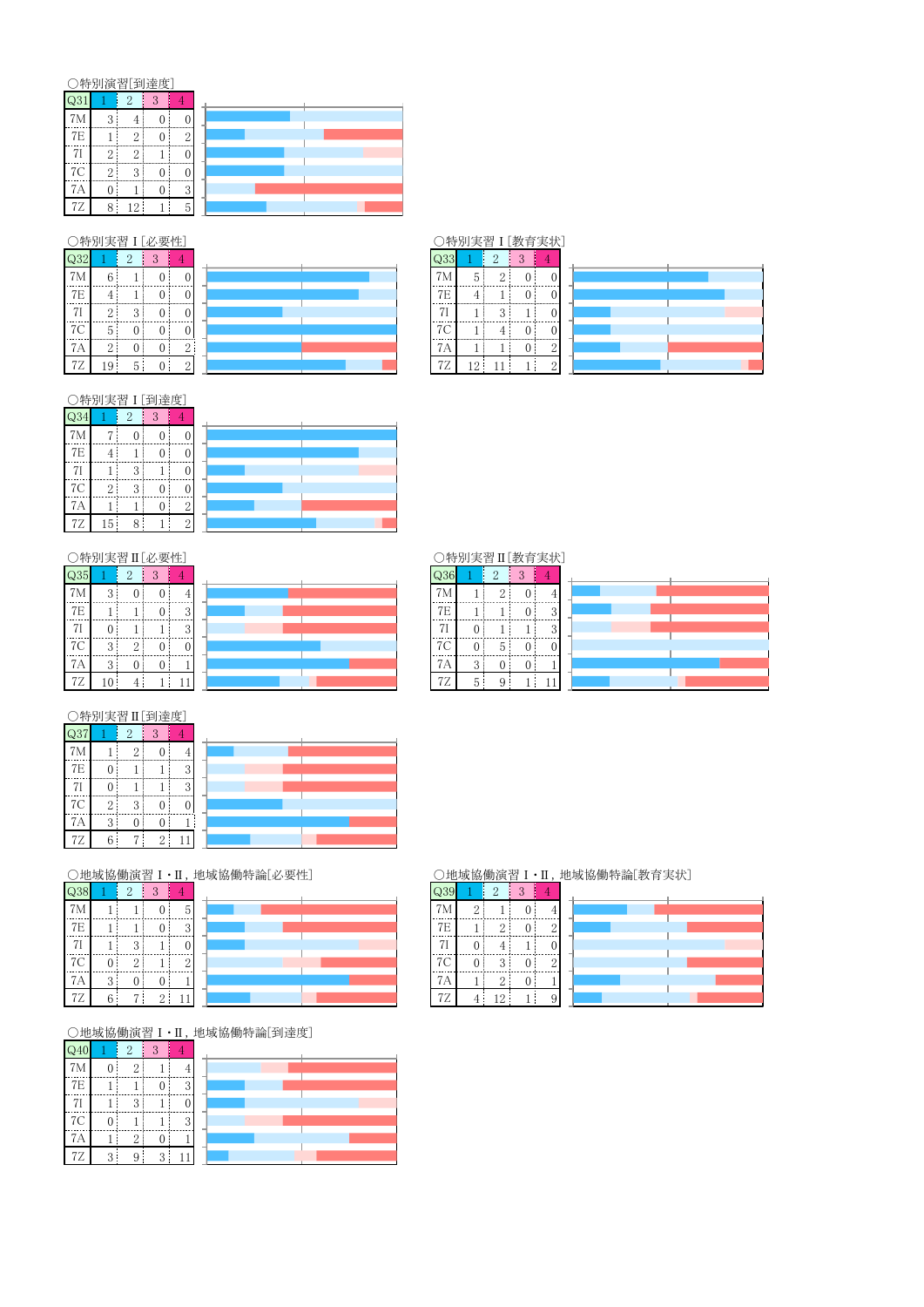### <u>○専門科目(所属学科・系</u>の科目)[必要性]

|            |     | $\epsilon$ | m |  |
|------------|-----|------------|---|--|
| 7M         | Ξ   |            |   |  |
| <b>7E</b>  |     |            |   |  |
|            | ≘   | $\Omega$   |   |  |
| <b>7C</b>  | 5   |            |   |  |
|            |     |            |   |  |
| $\prime$ . | 23! | $\Omega$   |   |  |

#### ○専門科目(所属学科・系の科目)[教育実状]

| Q42 |          | $\overline{2}$ | $\overline{Q}$ |  |
|-----|----------|----------------|----------------|--|
| 7M  |          | ŋ              |                |  |
| 7E  | $\Omega$ | $\Omega$       |                |  |
| 7I  |          |                |                |  |
| 7C  | $\Omega$ | $\Omega$       |                |  |
| 7A  | 3        |                |                |  |
| 7Z  | 13       | c              |                |  |

○専門科目(所属学科・系の科目)[到達度]

| Q43       |                | $\mathcal{O}$    | 3 |  |
|-----------|----------------|------------------|---|--|
| 7M        | $\overline{2}$ | 5                |   |  |
| <b>7E</b> | 4              | 0                |   |  |
|           | $\overline{2}$ | $\overline{2}$   |   |  |
| 7C        | 3              | $\overline{2}$   |   |  |
| 7Α        | $\overline{2}$ | $\boldsymbol{2}$ | 0 |  |
| 7Ζ        | 13             |                  | 2 |  |

| $\sqrt{244}$   |                | $\overline{2}$ | 3  |   |  |
|----------------|----------------|----------------|----|---|--|
| 7M             | 3              | 3              |    | 0 |  |
| 7E             | $\overline{2}$ | $\overline{2}$ |    |   |  |
| 7 <sub>I</sub> | 0              | $\overline{0}$ |    |   |  |
| 7C             | 3              | $\overline{2}$ | IJ |   |  |
| 7A             | $\overline{2}$ |                | 0  |   |  |
| <b>7Z</b>      | 10             | 8              | 6  | 2 |  |

○複合的資質を育成する科目(所属学科・系以外の科目)[到達度]

| $\overline{Q}46$ | 3<br>$\overline{2}$ |                |                |                |  |
|------------------|---------------------|----------------|----------------|----------------|--|
| 7M               |                     | 3              | 0              | $\overline{0}$ |  |
| 7E               | $\overline{2}$      | $\overline{2}$ |                | 0              |  |
| 7 <sub>l</sub>   | 0                   | $\overline{2}$ | $\overline{2}$ |                |  |
| 7C               |                     | 3              |                | 0              |  |
| 7A               | $\overline{2}$      |                | 0              |                |  |
| 72               | 9                   |                |                | 2              |  |

#### 【D: 学習·教育目標に関する設問:設問47~64】

| Q47 |                | $\overline{2}$ | 3          |                |  |
|-----|----------------|----------------|------------|----------------|--|
| 7M  | 5              | $\overline{2}$ | 0          | $\overline{0}$ |  |
| 7E  | $\overline{2}$ | 3              | 0          | 0              |  |
| 7I  | $\overline{0}$ | 3              |            |                |  |
| 7C  | 3              | $\overline{2}$ | 0          | Ó              |  |
| 7A  |                | $\overline{2}$ |            | 0              |  |
| 7Z  |                | 12             | $\sqrt{2}$ |                |  |

| Q481           |                | 2  | 3        |   |  |
|----------------|----------------|----|----------|---|--|
| 7M             | $\overline{2}$ | 5  | 0        | 0 |  |
| $7\mathrm{E}$  |                |    | $\theta$ | C |  |
| 7 <sub>l</sub> | $\overline{0}$ | 3  |          |   |  |
| 7 <sup>C</sup> |                | 3  |          | C |  |
| 7A             | $\theta$       | 3  |          | 0 |  |
| 72             |                | 18 | 3        |   |  |

 $\overline{\text{Q50}}$ 

 $\frac{7M}{7E}$ 

 $\frac{1}{71}$ 

 $7<sup>C</sup>$ 

 $7A$ 

 $7Z$ 

A-2. 高い倫理観を持ち, 環境保全に関する責任を自覚する能力を備えている. [49教育実状], [50到達度]  $\overline{Q49}$ 

 $7M$ 

-----<br>71

 $7<sup>C</sup>$ 

 $7A$  $7Z$ 

|                | $\overline{2}$ | 3 |   |  |
|----------------|----------------|---|---|--|
| 5              | $\overline{2}$ | 0 | 0 |  |
| $\overline{2}$ | $\overline{2}$ |   |   |  |
|                | 3              | 0 |   |  |
| 5              | 0              |   | U |  |
| 3              |                | 0 | 0 |  |
| 16             | 8              |   |   |  |
|                |                |   |   |  |

|                     |                    | c |  |  |
|---------------------|--------------------|---|--|--|
| $\mathcal{P}$<br>л. |                    |   |  |  |
|                     | $\epsilon$<br>ĸ.   |   |  |  |
|                     | $\Omega$<br>ĸ.     |   |  |  |
|                     |                    |   |  |  |
|                     | c                  |   |  |  |
| 10                  | $\mathbf{\hat{r}}$ |   |  |  |

A-3. 日本語や外国語によるコミュニケーション・発表能力を備えている. [51教育実状], [52到達度]

| Q51            |                | $\overline{2}$ | 3              |                |  |
|----------------|----------------|----------------|----------------|----------------|--|
| 7 <sub>M</sub> | 3              | $\overline{2}$ | $\overline{2}$ | $\overline{0}$ |  |
| 7E             | $\overline{2}$ | $\overline{2}$ |                | 0              |  |
| 7 <sub>I</sub> | $\overline{0}$ | 3              |                |                |  |
| 7C             | $\overline{2}$ | 3              | 0              | $\overline{0}$ |  |
| 7A             |                | $\overline{2}$ | 0              |                |  |
| <b>7Z</b>      | 8              | 12             |                | $\overline{2}$ |  |

|  | . . |
|--|-----|

| Q52            |   |                | 3              |                |  |
|----------------|---|----------------|----------------|----------------|--|
| 7M             | 3 | 2              | $\overline{2}$ | 0              |  |
| 7E             | 3 |                |                |                |  |
| 7 <sub>I</sub> | 0 | $\overline{2}$ | $\overline{2}$ |                |  |
| 7C             |   | $\overline{2}$ | 2              |                |  |
| 7A             |   | $\overline{2}$ |                |                |  |
| 7Z             | 8 | 9              |                | $\overline{2}$ |  |

○複合的資質を育成する科目(所属学科・系以外の科目)[必要性] ○複合的資質を育成する科目(所属学科・系以外の科目)[教育実状]<br>| Q44| 1 | 9 | 9 | 8 | 4 |

| Q45       |                | ٠, |   |   |  |
|-----------|----------------|----|---|---|--|
| 7M        | 3              |    |   |   |  |
| 7E        |                |    |   |   |  |
| 71        |                |    |   |   |  |
| 7C        | $\overline{2}$ | 3  |   | 0 |  |
| 7Α        | $\overline{2}$ |    | 0 |   |  |
| <b>7Z</b> | 8              | 16 |   |   |  |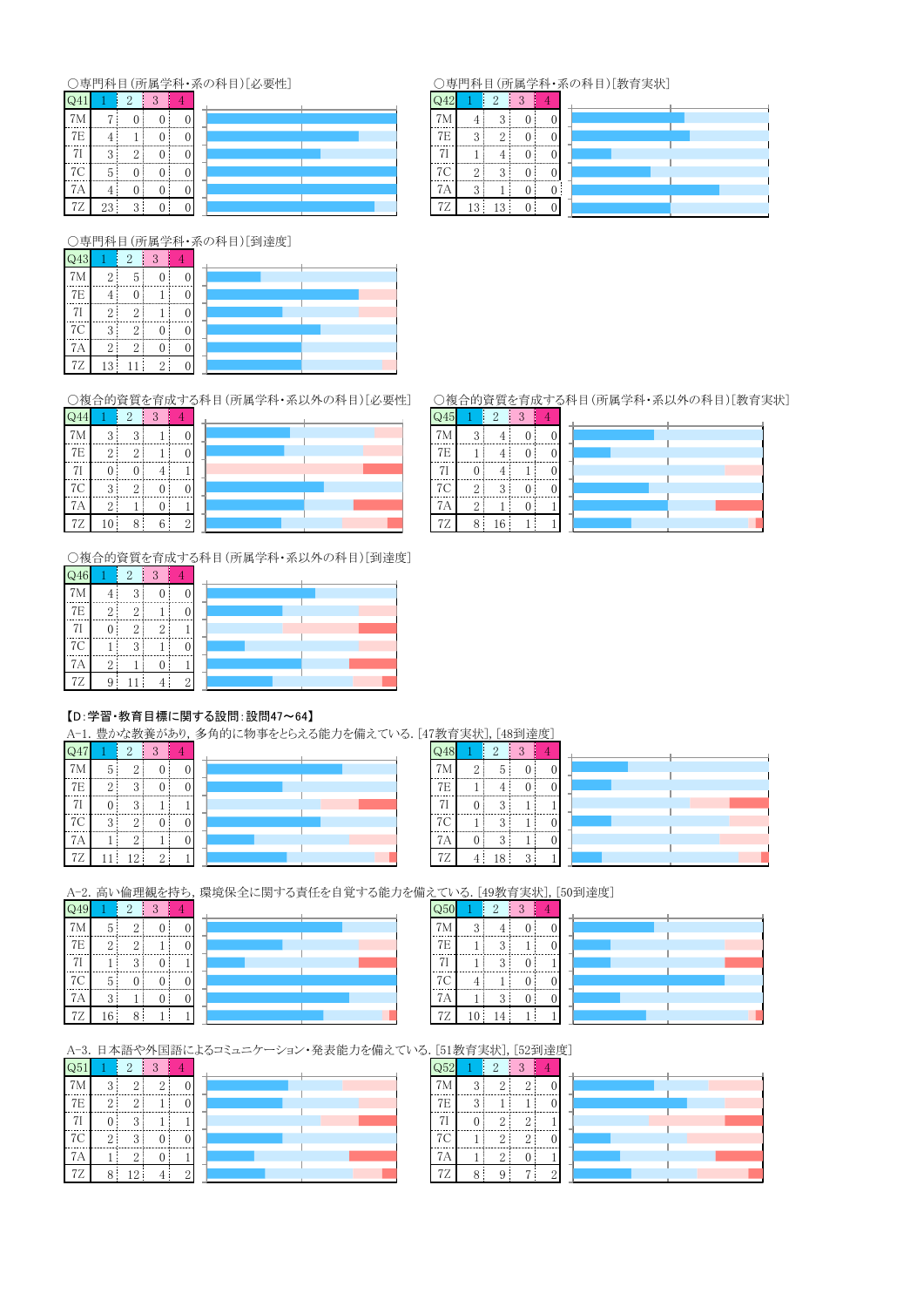#### B-1. 系統的に修得した工学の基礎および専門分野の知識を備えている. [53教育実状], [54到達度]

| Q53 |     | $\overline{2}$ | 3 |  |
|-----|-----|----------------|---|--|
|     |     | $\Omega$       |   |  |
| 7E  | 3   | $\Omega$       |   |  |
|     |     |                |   |  |
| 7C  |     |                |   |  |
| Ά   |     | ≘<br>J         |   |  |
| Z   | 12: | 13             |   |  |

| $\Omega$            |          | $\overline{2}$ | 3 |  |
|---------------------|----------|----------------|---|--|
| 7 <sub>1</sub><br>М | $\Omega$ |                |   |  |
| 7E                  |          |                |   |  |
|                     |          |                |   |  |
| <b>7C</b>           |          |                |   |  |
| $\boldsymbol{A}$    |          | c<br>$\bullet$ |   |  |
| 7Ζ                  | 5        | <sup>0</sup>   |   |  |

B-2. 専門分野における自己啓発・向上能力を備えている. [55教育実状], [56到達度]

| $\sqrt{Q55}$   |                | 2              |   |  |
|----------------|----------------|----------------|---|--|
| 7M             | 5              | 2              |   |  |
| $7\mathrm{E}$  | 3              | $\overline{2}$ | 0 |  |
| 7 <sub>l</sub> | $\overline{2}$ | $\overline{2}$ |   |  |
| 7C             |                |                | 0 |  |
| 7A             | $2^{\circ}$    | 2              |   |  |
| 72             | 16             | q              |   |  |

| $\sim$ |
|--------|
|        |
|        |
|        |
|        |
|        |
|        |
|        |
|        |

| . <i>.</i>                |                |        |   |  |
|---------------------------|----------------|--------|---|--|
| $\overline{\mathsf{Q}}56$ |                | 2      | 3 |  |
| 7M                        |                | 3      |   |  |
| 7E                        | $\overline{Q}$ | $^{2}$ |   |  |
| 7 <sub>I</sub>            |                | 3      |   |  |
| 7 <sup>C</sup>            | 3              |        |   |  |
| 7A                        |                | 3      |   |  |
| 77.                       | $2^{\circ}$    | 12     |   |  |

B-3. 幅広い専門知識と学際性を備えている. [57教育実状], [58到達度]

| $\overline{Q57}$ |                   | $\overline{2}$ | 3 |   |  |
|------------------|-------------------|----------------|---|---|--|
| 7 <sub>M</sub>   | 5                 | $\overline{2}$ |   | 0 |  |
| 7E               | $\mathcal{D}$     | 3              |   | 0 |  |
| 71               | $\mathcal{D}_{1}$ | $\overline{2}$ |   | 0 |  |
| $7\mathrm{C}$    |                   | 3              |   | 0 |  |
| 7A               | $\overline{2}$    |                |   | 0 |  |
| 7Z               | 12                |                | 3 |   |  |

| Q58            |                | $\overline{2}$ | 3            |   |
|----------------|----------------|----------------|--------------|---|
| 7M             | 4              | 3              | $\mathbf{0}$ | Ć |
| 7E             | 0              | 5              | 0            | C |
| 7 <sub>l</sub> | $\overline{2}$ | $\overline{2}$ |              | Ċ |
| 7C             |                | 4              | 0            | Ć |
| 7A             |                | $\overline{2}$ |              | C |
| 7Z             | 8              | 16             | 2            | Ć |

| ₹۰               |                |                |                |   |  |
|------------------|----------------|----------------|----------------|---|--|
| $\overline{Q59}$ |                | $\overline{2}$ | 3              |   |  |
| 7M               | $\overline{2}$ |                |                | O |  |
| 7E               | $\overline{2}$ | 3              | 0              | O |  |
| 7I               | $\Omega$       | 3              | $\overline{2}$ | 0 |  |
| 7C               | $\overline{2}$ | 3              | 0              | 0 |  |
| 7A               | 3              |                | 0              | 0 |  |
| <b>7Z</b>        | q              | 4              | 3              |   |  |

| Q60 |                | $\overline{2}$ | 3              |                |
|-----|----------------|----------------|----------------|----------------|
| 7M  | $\overline{2}$ | 3              | $\overline{2}$ | $\overline{0}$ |
| 7E  | $\overline{0}$ | $\mathbf 5$    | 0              | $\overline{0}$ |
| 7I  | $\overline{0}$ | $\overline{2}$ | 3              | $\overline{0}$ |
| 7C  | $\overline{0}$ | 4              |                | $\overline{0}$ |
| 7A  | 2              | $\overline{2}$ | 0              | $\overline{0}$ |
| 72  |                | 16             | 6              | $\Omega$       |

|   |   | . . |  |
|---|---|-----|--|
| € |   | ◠   |  |
|   |   |     |  |
|   |   | Ω   |  |
|   |   |     |  |
|   |   |     |  |
|   | u | h   |  |

| Q61 |                | $\overline{2}$ | 3              |                |  |
|-----|----------------|----------------|----------------|----------------|--|
| 7M  | 5              |                |                | 0              |  |
| 7E  | $\overline{2}$ | 3              | $\overline{0}$ | 0              |  |
| 7I  |                | 3              | ı              | $\overline{0}$ |  |
| 7C  |                | 4              | 0              | 0              |  |
| 7A  | 3              |                | 0              | 0              |  |
| 77  | $\mathcal{D}$  | $\mathcal{D}$  | 2              |                |  |

| $\Im 62$ |          | 2        |  |
|----------|----------|----------|--|
| 7М       |          | Ω        |  |
| 7E       | $\Omega$ | $\Omega$ |  |
| 71       |          | 2<br>٠,  |  |
| 7C       |          | 2        |  |
| 7А       | $\Omega$ |          |  |
| 7Ζ       | 10       | 13       |  |

#### $C-2$ .

 $\overline{\text{Q}63}$  $7M$  $6<sup>1</sup>$  $\mathbf{1}$  $\overline{0}$  $\overline{0}$  $7E$  $3<sup>1</sup>$  $\sqrt{2}$  $\,0\,$  $\overline{0}$  $7<sub>I</sub>$  $\overline{3}$  $\mathbf{1}$  $\overline{0}$  $\mathbf{1}$  $7<sup>o</sup>$  $\overline{4}$  $\mathbf{0}$  $\overline{0}$  $\mathbf{1}$  $7A$  $\overline{0}$  $\epsilon$  $\overline{a}$  $\mathbf{1}$  $7Z$  $|11|$  $\overline{1}$  $\overline{0}$  $14<sup>1</sup>$ 



| $\sqrt{264}$   |          | $\overline{2}$ | 3        |  |
|----------------|----------|----------------|----------|--|
| 7 <sub>M</sub> | 5        | $\Omega$       |          |  |
| 7E             |          | $\Omega$       |          |  |
| 71             |          | $\Omega$       |          |  |
| $7\mathrm{C}$  |          |                |          |  |
| 7A             | $\Omega$ | റ              |          |  |
| $7\mathrm{Z}$  | 9        | 4              | $\Omega$ |  |

#### 【E: その他の設問:設問65~82】

○開講されている選択科目の種類(受講したい内容の科目が存在しているか等)はどうでしたか。[満足度] ・ 一般科目(例えば英語・日本語・社会関連科目など) ・ 専門基礎科目(例えば応用数理、現代物理、現代化学、環境科学など)

| Q65 |          | $\overline{2}$ | 3        |            |
|-----|----------|----------------|----------|------------|
| 7М  | $\Omega$ | 3              | 9        |            |
| 7E  |          |                | O        | 0          |
| 71  |          | 5              | 0        | 0          |
| 7C  | 0        | 5              | 0        | 0          |
| 7A  |          | Ω              |          | 0          |
|     | Λ        | 1 Q            | $\Omega$ | $^{\circ}$ |

| Q66       |                | 2        | 3 |         |
|-----------|----------------|----------|---|---------|
| 7М        |                | $\Omega$ |   | 0       |
| 7E        |                |          |   |         |
| 71        | 0              | 3        | 2 | 0       |
| 7C        | 0              | 5        |   | 0       |
| 7Α        | $\overline{2}$ | 2        |   | $^{()}$ |
| <b>7Z</b> | 10             | 13       | 3 |         |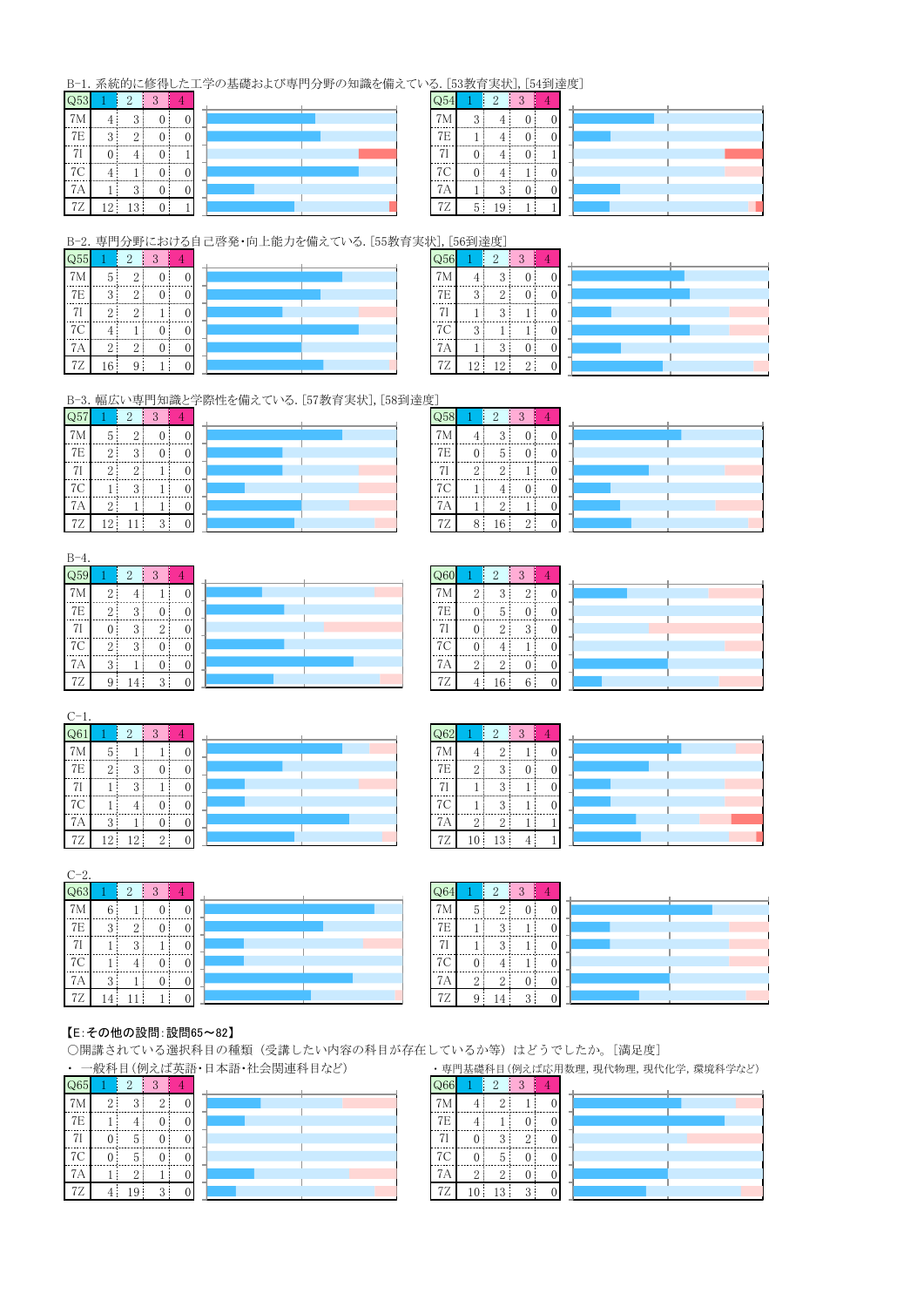· 工学基礎科目(工業基礎力学, 材料化学, 実用情報処理,

| 設備設計,環境調整学など) |   |          |   |  |  |  |  |  |
|---------------|---|----------|---|--|--|--|--|--|
| Q6            |   | 2        | 3 |  |  |  |  |  |
| M             | 9 |          |   |  |  |  |  |  |
| 7E            | 3 | $\Omega$ |   |  |  |  |  |  |
| 7Ι            |   |          |   |  |  |  |  |  |
| 7С            |   | $\Omega$ |   |  |  |  |  |  |
| 7Α            | 2 | 2        |   |  |  |  |  |  |
| 72            | 9 |          | 3 |  |  |  |  |  |

・深い専門性の育成科目(所属専攻系の専門科目)

| $\mathsf{Q}69$ |                 | $\overline{2}$ | 3              |                |  |
|----------------|-----------------|----------------|----------------|----------------|--|
| 7M             | 5               | $\overline{2}$ | C              | $\overline{0}$ |  |
| $7\mathrm{E}$  | 3               |                |                | 0              |  |
| 7I             |                 | 4              | 0              | $\Omega$       |  |
| 7C             | 2               | 3              | 0              | 0              |  |
| 7A             |                 | $\overline{2}$ |                | $\Omega$       |  |
| 7Z             | 12 <sup>1</sup> | 12             | $\overline{2}$ |                |  |

○TOEICに関する学習の支援体制は、どうでしたか。[満足度]





○授業はシラバスに沿って行われていましたか。

1=よい対応/2=おおむねよい対応/3=あまりよい対応でなかった/4=よい対応でなかった

| Q73 |                | $\overline{2}$ | 3              |  |
|-----|----------------|----------------|----------------|--|
| 7M  |                | 6              | 0              |  |
| 7E  |                | $\overline{2}$ | $\overline{2}$ |  |
|     |                |                |                |  |
| 7C  |                |                |                |  |
| 7А  | $\overline{2}$ | $\overline{2}$ |                |  |
| 7Ζ  | 5              | 18             | 3              |  |

○学修単位制の導入により、専攻科の大半の科目は学修単位(15/45)であり. 自学自習を,1単位につき30時間行わなければならないことになっています.1単位につき30時間の自学自習に取り組みましたか.

1=有益/2=おおむね有益/3=あまり有益でない/4=有益でない/5=発表しなかった

| Q75 |                | $\overline{2}$ | 3 |   | 5 |  |
|-----|----------------|----------------|---|---|---|--|
| 7M  | $\overline{2}$ |                |   | 3 |   |  |
| 7E  | 0              |                | 3 |   |   |  |
| 71  |                | 3              |   |   |   |  |
| 7C  | 0              |                | 3 |   |   |  |
| 7А  | 0              | $\overline{2}$ |   |   |   |  |
| 7Ζ  | 3              | 8              | 8 | , |   |  |

・ポスターセッションという学校側の企画について、どう思いますか. 1=よい/2=企画はよいが改善してほしい/3=他の企画がよい

| Q76 |                | $\overline{2}$ | 3              |
|-----|----------------|----------------|----------------|
| 7M  | 5              | 2              | $\overline{0}$ |
| 7E  | 3              | 2              | $\overline{0}$ |
| 7I  | 5              | 0              | 0              |
| 7C  | 3              | 2              | 0              |
| 7А  | $\overline{2}$ |                |                |
| 7Z  | 18             | 7              |                |

#### · 複合的·学際的資質育成科目(熱力学概論, 電気機器概論, 情報システム,材料工学概論,ユニバーサルデザインなど)

| Q68       |                | $\overline{2}$ | 3              |   | 5 |
|-----------|----------------|----------------|----------------|---|---|
| 7M        |                | $\overline{2}$ |                | 0 |   |
| 7E        | 3              | $\overline{2}$ | 0              | 0 |   |
| 71        |                | $\Omega$       | $\overline{2}$ |   |   |
| 7C        | $\overline{2}$ | $\overline{2}$ |                | 0 |   |
| 7Α        | $\mathbf{2}$   | $\overline{2}$ | $\mathbf{0}$   | 0 |   |
| <b>7Z</b> | 11             | 10             | 4              |   |   |

#### ○専攻科における少人数の授業形態をどう思いますか.[満足度]

| Q70 |                | $\overline{2}$ | 3        | c |  |
|-----|----------------|----------------|----------|---|--|
| 7Μ  | 5              | $\Omega$       |          | 0 |  |
| 7E  | 3              |                |          |   |  |
| 7   | $\overline{2}$ | 3              |          |   |  |
| 7C  | $\Omega$<br>υ  |                |          |   |  |
| 7Α  | 4              | 0              |          | 0 |  |
| 72  | 7              | -              | $\Omega$ |   |  |

○シラバスは役に立ちましたか.

1=役に立った/2=それなりに役に立った/3=あまり役に立たなかった/4=役に立たなかった

|    |          | $\overline{2}$ | 3        |          |
|----|----------|----------------|----------|----------|
| 7M |          | 2              |          | $\Omega$ |
| 7E |          |                | $_{0}$   |          |
| 71 |          |                | $\Omega$ | $\Omega$ |
| 7C |          |                | 9        |          |
| 7Α |          | 3              | 0        |          |
| 72 | $\Omega$ |                | 5        |          |

○教員の授業時間外での教科目に対する対応は、全般的にどうでしたか。

1=よい対応/2=おおむねよい対応/3=あまりよい対応でなかった/4=よい対応でなかった  $\overline{\Omega^{74}}$ 

| $\omega$ |                |                |  |  |
|----------|----------------|----------------|--|--|
| 7M       | 2              | 5              |  |  |
| 7E       |                |                |  |  |
| 71       |                | 5              |  |  |
| 7C       | $\overline{2}$ | $\overline{2}$ |  |  |
| 7Α       |                | 3              |  |  |
| 7Ζ       | 6              | 19             |  |  |

○学会等での発表は有益でしたか.

1=有益/2=おおむね有益/3=あまり有益でない/4=有益でない/5=発表しなかった

 $\overline{4}$  $2 \mid 3 \mid 4 \mid 5$ 

|    | 4             | .,       |  |   |  |
|----|---------------|----------|--|---|--|
| 7E | $\Omega$      |          |  |   |  |
| 77 | $\Omega$      | $\Omega$ |  |   |  |
| 7C | $\Omega$<br>υ | $\Omega$ |  |   |  |
|    | $\Omega$<br>◡ |          |  |   |  |
| ◡  |               | 6        |  | 5 |  |

・ポスターセッションを経験して、どうでしたか. [満足度]

| Q77       |                | $\overline{2}$ | 3              |  |
|-----------|----------------|----------------|----------------|--|
| 7M        | $\overline{2}$ | 3              | $\overline{2}$ |  |
| 7E        |                | 5              | $\Omega$       |  |
| 7I        |                | 5              | 0              |  |
| 7C        |                | $\Omega$       | $\overline{2}$ |  |
| 7A        |                | 3              | 0              |  |
| <b>7Z</b> |                | 18             |                |  |